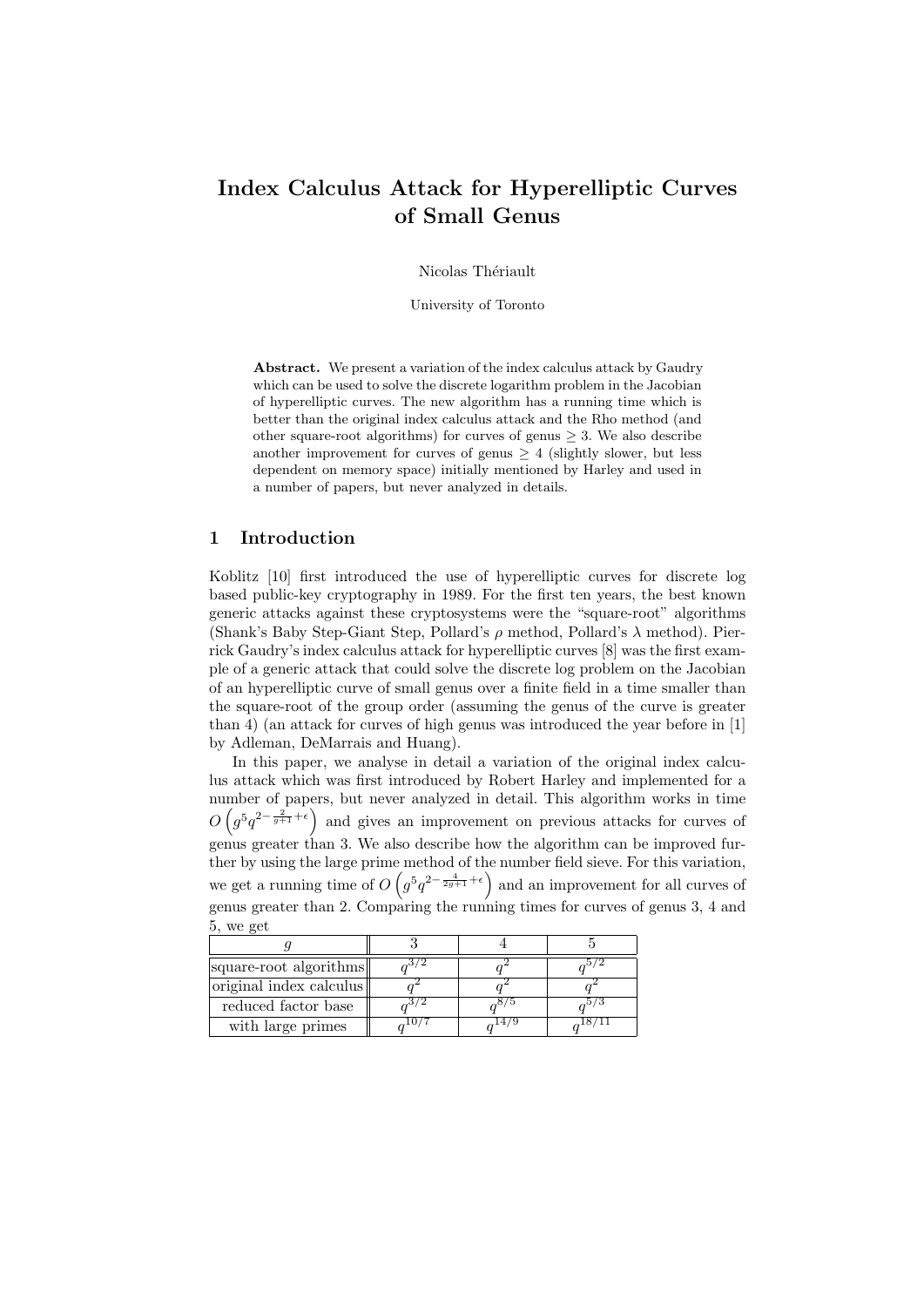This paper is divided as follows: The main ideas and concepts used in the index calculus attack are described in Sect. 2. We then present the two algorithms in Sects. 3 and 4. The running times of both algorithms are analyzed together in Sect. 5 and the memory space required to run the algorithms is discussed in Sect. 6.

## 2 The Index Calculus Attack

#### 2.1 The Discrete Log Problem

Let C be an imaginary quadratic curve over  $\mathbb{F}_q$ , i.e. a smooth hyperelliptic curve of genus g over  $\mathbb{F}_q$  with a single point at infinity and whose finite part can be written in the form  $y^2 + h(x)y = f(x)$  with  $\deg(f) = 2g + 1$  and  $\deg(h) \leq g$ .

*Note 1.* Throughout this paper, we will use  $J_q$  for  $Jac(C)(\mathbb{F}_q)$ .

**Definition 1.** Given  $D_1$ ,  $D_2$ , two elements of  $J_q$  such that  $D_2 \in \langle D_1 \rangle$ , the hyperelliptic discrete log problem for the pair  $(D_1, D_2)$  on  $J_q$  consists in computing the smallest integer  $\lambda \in \mathbb{N}$  such that  $D_2 = \lambda D_1$ .

In practice, we can assume that  $D_1$  has large prime order in  $J_q$  (if not, we can bring the problem down to subgroups of  $\langle D_1 \rangle$  of prime order, solving the corresponding discrete log problem on each subgroup independently).

#### 2.2 Jacobian Arithmetic

Note 2. Throughout the paper, we will assume only basic arithmetic for multiplication. In practice, faster algorithms (Karatsuba, FFT) should be used, but they will reduce the overall running time by a factor of less than  $q \log(q)$ .

Points of  $Jac(C)$  can be represented uniquely by reduced divisors, i.e. divisors of the form

$$
\sum_{i=1}^{k} P_i - k\infty
$$

where the  $P_i$ 's are points in  $C(\overline{\mathbb{F}_q})$  with  $P_i \neq -P_j$  for  $i \neq j$  and with  $k \leq g$  and  $\infty$  is the unique point at infinity of C. ¿From now onward, we identify  $Jac(C)$ with the collection of reduced divisors.

We use the following result of Cantor [2]:

**Proposition 1.** For every reduced divisor  $D = \sum_{i=1}^{k} P_i - k \infty$  (with  $P_i =$  $(x_i, y_i)$ , there is a unique representation by a pair of polynomials  $[a(x), b(x)]$ ,  $a(x), b(x) \in \overline{\mathbb{F}}_q[x]$ , with

$$
a(x) = \prod_{i=1}^{k} (x - x_i)
$$

and  $b(x_i) = y_i$  satisfying  $\deg(b) < \deg(a) \leq g$  and  $b(x)^2 + h(x)b(x) - f(x)$ divisible by  $a(x)$ . The sum (as a reduced divisor) of two reduced divisors in  $J_q$ can be computed in  $O(g^2(\log(q))^2)$  bit operations.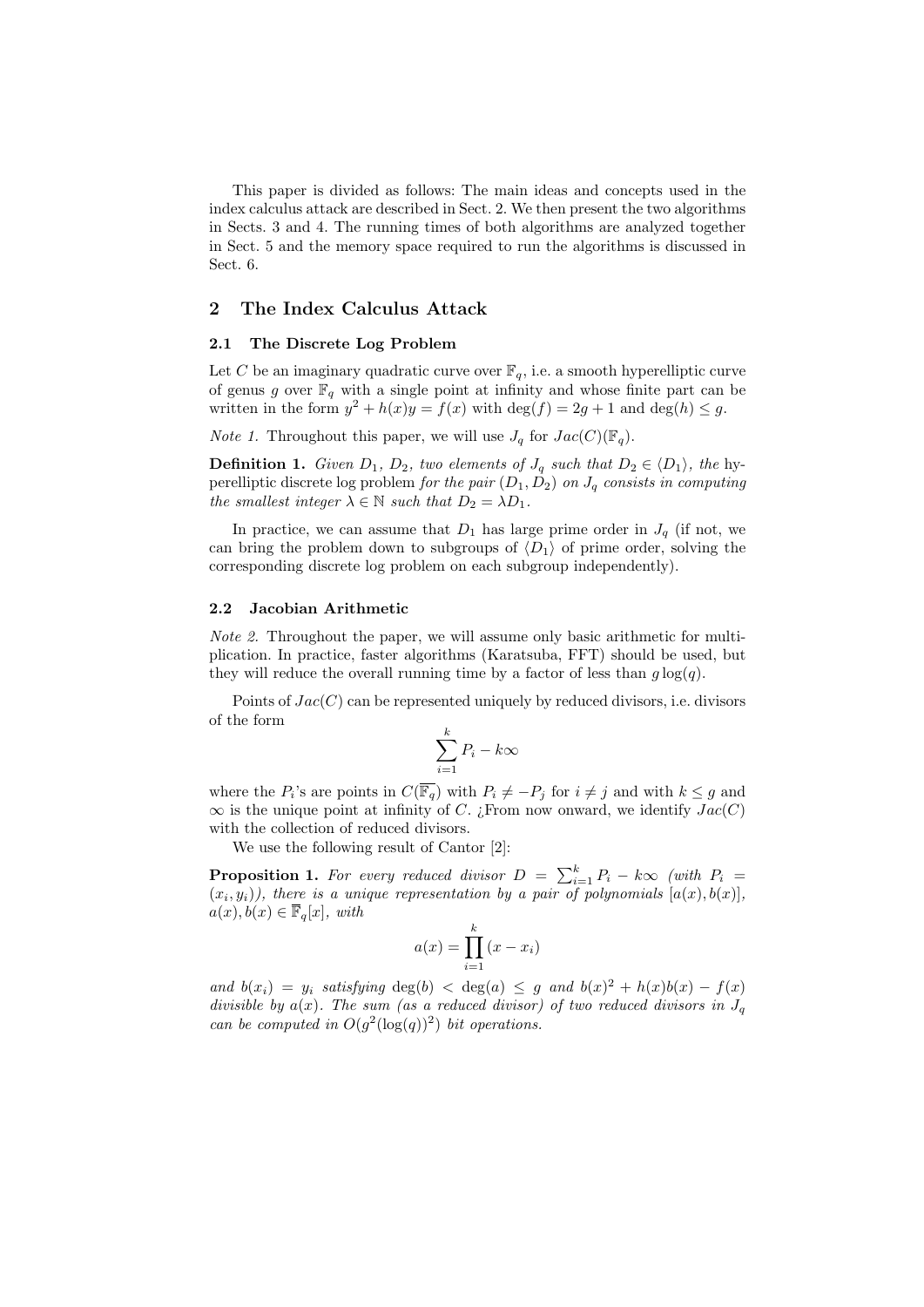The reduced divisor  $D = [a(x), b(x)]$  is associated to a point in  $J_q$  if and only if both  $a(x)$  and  $b(x)$  are in  $\mathbb{F}_q[x]$ .

## 2.3 Smooth Divisors

Let P be the collection of  $\mathbb{F}_q$ -rational points of C, i.e.  $\mathcal{P} = C(\mathbb{F}_q)$ . For every  $P \in C(\overline{\mathbb{F}_q})$ , we let  $D(P) = P - \infty$ .

**Definition 2.** Let B be a subset of  $P$ . A divisor D is said to be smooth relative **Definition 2.** Let B be a subset of P. A arrisor D is said to be s<br>to B if it is reduced and  $D = \sum_{i=1}^{k} D(P_i)$  with all the  $P_i$ 's in B.

**Definition 3.** A subset B of  $\mathcal{P}$  used to define smoothness is called a factor base.

**Definition 4.** A divisor will be said to be potentially smooth if it is smooth relative to P.

**Definition 5.** A point P in  $\mathcal P$  will be called a large prime relative to a factor base  $B$  if  $P \notin B$ .

**Definition 6.** A reduced divisor  $D = \sum_{i=1}^{k} D(P_i)$  will be said to be almostsmooth if all but one of the  $P_i$ 's are in B and the remaining  $P_i$  is a large prime.

#### 2.4 Random Walk

The index calculus algorithm relies in a large part on using a pseudo-random walk to search for smooth divisors. We set up a pseudo-random walk by specifying a hash hunction  $H$  and a state function  $R$ . A hash function  $H$  is a function  $\mathcal{H}: J_q \to \{1, 2, \ldots, n\}.$  A state function is a map  $\mathcal{R}: J_q \times \{1, 2, \ldots, n\} \to J_q.$ Given an initial point  $T_0 \in J_q$ , our interest is in computing the sequence (the "random walk")  $(T_i)$  with  $T_{i+1} = \mathcal{R}(T_i, \mathcal{H}(T_i)).$ 

To have an effective index calculus attack for the discrete log problem for a given pair  $(D_1, D_2) \in J_q \times J_q$ , the pair  $(\mathcal{R}, \mathcal{H})$  should be chosen to satisfy certain statistical and computational constraints. The function  $R$  should be chosen so that given  $T_i = \alpha_i D_1 + \beta_i D_2$ , it is easy to compute  $T_{i+1}$  as well as  $\alpha_{i+1}$  and  $\beta_{i+1}$  such that  $T_{i+1} = \alpha_{i+1}D_1 + \beta_{i+1}D_2$ . A simple method is to set

$$
\mathcal{R}(T,j) = T + T^{(j)}
$$

where  $T^{(j)} = \alpha^{(j)} D_1 + \beta^{(j)} D_2$  for some randomly chosen  $\alpha^{(j)}$  and  $\beta^{(j)}$ .

At each step of the random walk, we compute  $T_{i+1}$  as well as  $\alpha_{i+1}$  and  $\beta_{i+1}$ modulo the order of  $J_q$ . The values of  $T_i$ ,  $\alpha_i$  and  $\beta_i$  need to be recorded only if  $T_i$  is a smooth divisor (or an almost-smooth divisor in the second algorithm).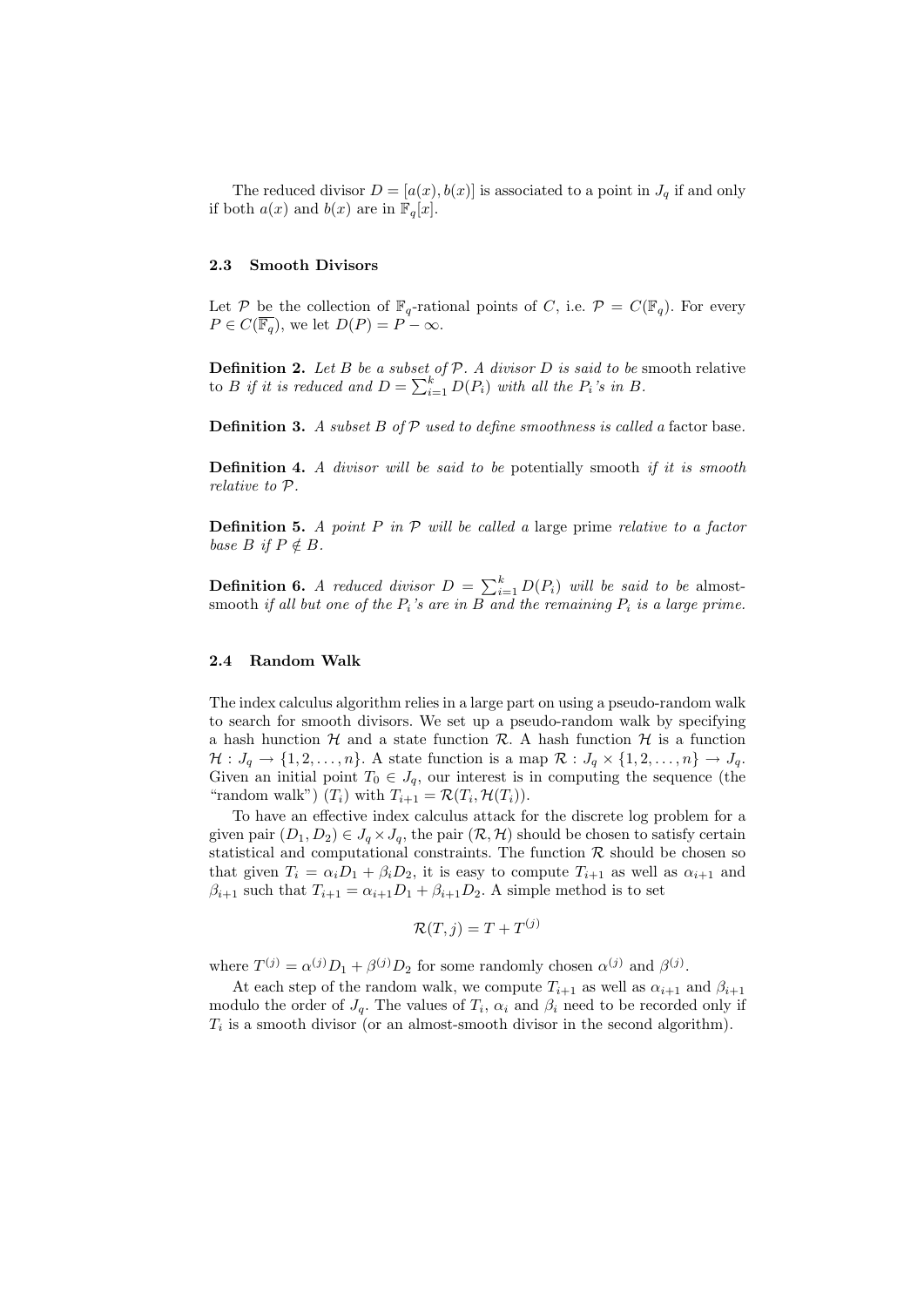#### 2.5 Index Calculus

 $i$ . From the sequence  $(T_i)$  of divisors obtained in the random walk, we extract a subsequence of smooth divisors  $(R_i)$ . Then each  $R_i$  can be written both as  $R_i = \alpha_i D_1 + \beta_i D_2$  and  $R_i = \sum_{j=1}^{k_i} D(P_j)$  with the  $P_j$ 's in the factor base and  $k_i \leq g$ . The goal of the index caculus attack is to use the  $R_i$ 's to obtain an equation of the form  $\alpha D_1 + \beta D_2 = 0$ .

To do this, we order the elements of B as  $P_1, P_2, \ldots, P_{|B|}$ . To each smooth divisor

$$
T_i = \sum_{j=1}^{k_i} D(P_{i,j}) = \sum_{l=1}^{|B|} a_{i,l} D(P_l)
$$

we can associate a vector

$$
\mathbf{v_i} = (a_{i,1}, a_{i,2}, \ldots, a_{i,|B|})
$$

We then use the vectors  $\mathbf{v}_i$  to build the matrix  $M = (a_{i,j})_{i,j}$  where each row, corresponding to a smooth divisor, has weight at most  $q$ . When the size of  $M$ is large enough (i.e. when  $M$  is overdetermined), we use linear algebra to find a nonzero vector in the kernel of M. Note that all operations are done modulo  $|J_q|$ . Once a nonzero solution of the system is found, we can write

$$
\sum_{i=0}^m \gamma_i \mathbf{v_i} = \mathbf{0}
$$

and (in terms of divisors)

$$
\sum_{i=0}^{m} \gamma_i R_i = 0.
$$

Substituting  $R_i = \alpha_i D_1 + \beta_i D_2$ , we get

$$
\left(\sum_{i=0}^{m} \gamma_i \alpha_i\right) D_1 + \left(\sum_{i=0}^{m} \gamma_i \beta_i\right) D_2 = \alpha D_1 + \beta D_2 = 0,
$$

from which we obtain the solution  $D_2 = \lambda D_1$  ( $\lambda = -\alpha/\beta$ ). The algorithm fails only if  $\beta = 0$ , in which case we must go through the algorithm again starting from the initialization of the random walk. This is very unlikely however (the algorithm fails with probability  $|\langle D_1 \rangle|^{-1}$  if  $D_1$  has prime order), hence we expect to have to go through the algorithm only once.

In practice, once a point  $P_i \neq -P_i$  is included in the factor base, we take  $-P_i$ as being in the factor base but replace  $D(-P_i)$  by  $-D(P_i)$  in the construction of the linear algebra system (since the divisor  $D(P_i) + D(-P_i)$  reduces to 0). This makes it possible to reduce the number of smooth divisors we must find in the random walk by a factor of close to 2.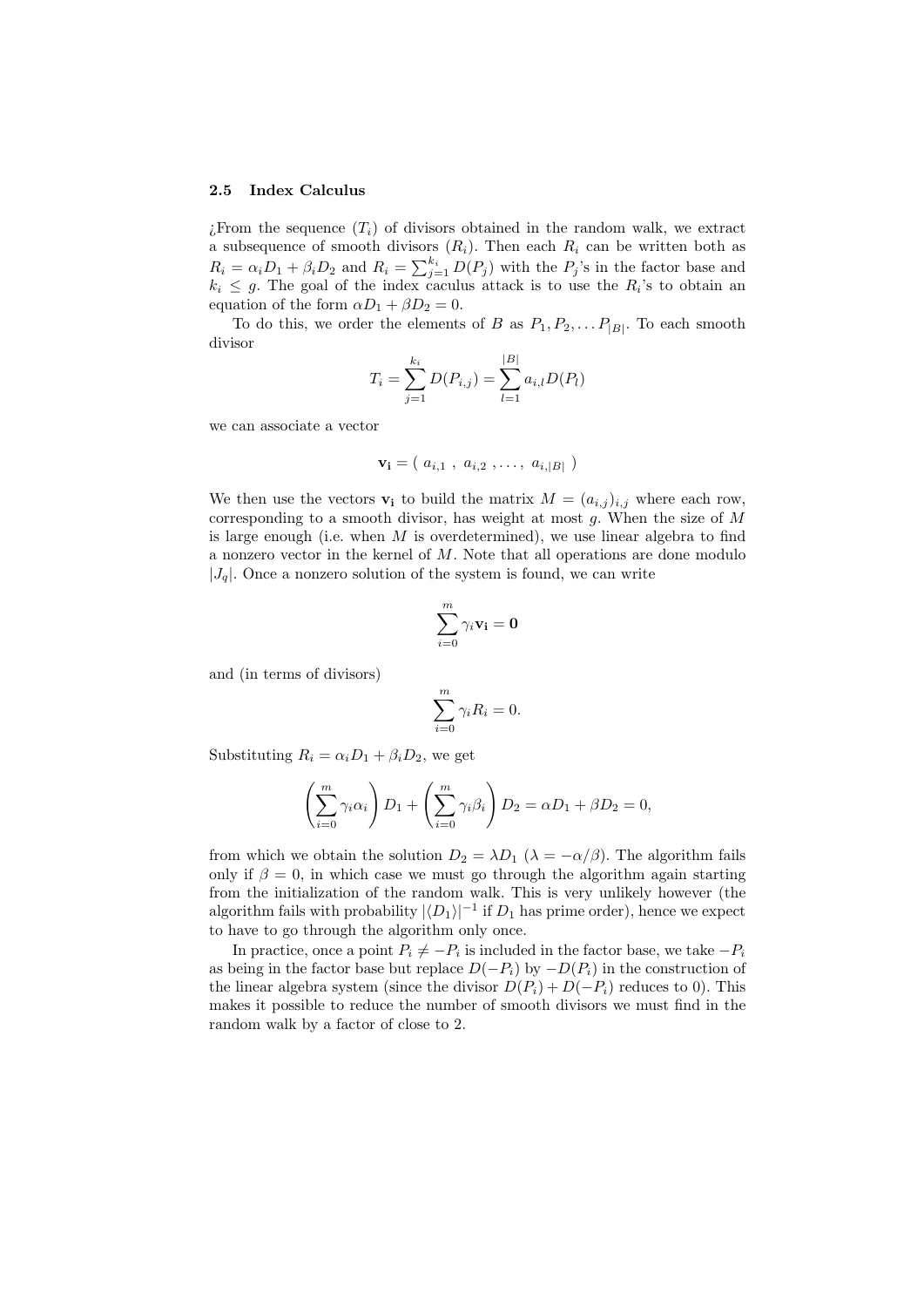## 3 First Algorithm

#### 3.1 Factor Base

In the original version of the index calculus attack for hyperelliptic curve, the factor base is  $\mathcal{P} = C(\mathbb{F}_q)$ . This gives a running time of

$$
O(g^{2}g!q(\log(q))^{2}) + O(g^{3}q^{2}(\log(q))^{2})
$$

where the first part is due to the search for smooth divisors, while the second part is the cost of solving the linear algebra system.

If q is large enough relative to g, i.e. if  $q > (q-1)!$ , then most of the cost of the index calculus attack comes from the linear algebra. The first approach to reduce the overall running time consists in reducing the size of the factor base, which reduces the time required to solve the linear algebra system on the one hand, but increases the search time on the other hand (since reducing the size of the factor base also reduces the number of smooth divisors). We do this until both parts of the running time are equal, i.e. up to the point where any further reduction of the factor base would make the search too costly.

Given that  $q > (g - 1)!$ , the factor base can be chosen as a subset B of P such that the running time becomes

$$
O\left(g^5q^{2-\frac{2}{g+1}+\epsilon}\right).
$$

For the analysis, we assume that  $q > (g - 1)!$  and we set  $|B| = q^r$ , with  $\frac{2}{3}$  < r < 1 and compute the value of r which gives the best running time.

#### 3.2 Algorithm

The first algorithm can be summarized as follows:

- 1. Search for the elements of the factor base Compute the x and y coordinates of points in  $C(\mathbb{F}_q)$  until  $|B| = q^r$ .
- 2. Initialization of the random walk Choose the  $\alpha^{(j)}$ 's and  $\beta^{(j)}$ 's randomly and compute the  $T^{(j)}$ 's. Also choose  $\alpha_0$  and  $\beta_0$  randomly and compute  $T_0 = \alpha_0 D_1 + \beta_0 D_2$ .
- 3. Search for smooth divisors (random walk)
	- The following steps are repeated until the linear system is large enough: a) Search for potentially smooth divisors
		- Compute  $T_{i+1} = [a(x), b(x)]$  and check if  $a(x)$  splits over  $\mathbb{F}_q$ .
	- b) Factorization of the potentially smooth divisors If  $a(x)$  splits over  $\mathbb{F}_q$ , compute the points in  $C(\mathbb{F}_q)$  corresponding to  $T_{i+1}$ .  $T_{i+1}$  is smooth if and only if all the points are in B.
	- c) Construction of the linear algebra system Compute  $\alpha_{i+1}$  and  $\beta_{i+1}$ . If  $T_{i+1}$  is smooth, record  $\alpha_{i+1}$ ,  $\beta_{i+1}$  and the factors of  $T_{i+1}$ .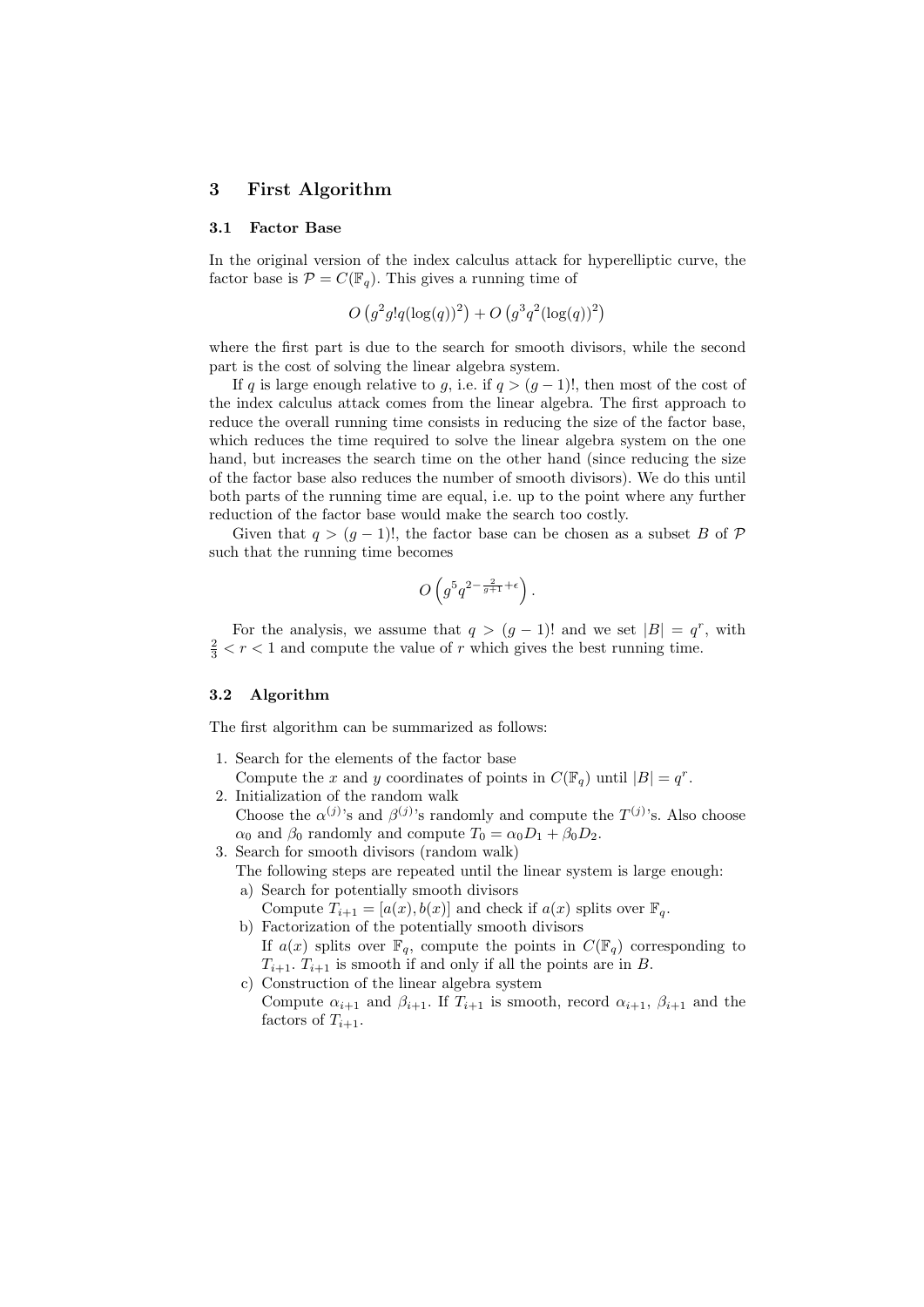- 4. Solution of the linear algebra system
- Compute a nonzero vector in the kernel of the matrix obtained at step 3. 5. Final solution
	- Compute  $\lambda$  (if  $\beta = 0$ , return to step 2).

Note that in step 3, the factorization of  $a(x)$  is done in two parts: we first check if  $a(x)$  splits over  $\mathbb{F}_q$  by breaking down  $a(x)$  into squarefree factors and checking that the factors divide  $x^q - x$ . If  $a(x)$  splits in  $\mathbb{F}_q$ , we can then completely factor  $a(x)$  using Cantor-Zassenhaus. The second part, which is probabilistic, is obviously skipped if  $a(x)$  does not split over  $\mathbb{F}_q$  (in that case, the divisor is not potentially smooth and obviously cannot be smooth).

## 4 Second Algorithm

The new improvement to the index calculus mimics the use of large primes in the number field sieve. We again reduce the size of the factor base as much as possible to reduce the time required to solve the linear algebra system without making the search for smooth divisors too costly. This time however, we make use of the points in  $P$  which are not part of the factor base.

If  $q > (g-1)!/g$ , we can play the almost-smooth divisors against each other to cancel the large primes to bring the running time down to

$$
O\left(g^5q^{2-\frac{4}{2g+1}+\epsilon}\right).
$$

For the analysis, we once again assume that  $q > (g - 1)!/g$  and that the factor base has size  $|B| = q^r$  with  $\frac{2}{3} < r < 1$ .

## 4.1 Large Primes

To make use of the almost-smooth divisors, we consider them in the order in which they appear during the search.

**Definition 7.** Let  $T_i$  be an almost-smooth divisor with the large prime P.  $T_i$ will be called an intersection if one of the previous  $T_j$  (j < i) has large prime  $\pm P$ .

If two almost-smooth divisors  $T_1, T_2$  have large prime P, i.e. if they can be written in the form

$$
T_1 = D(P) + \sum_{i=1}^{k_1-1} D(P_{1,i})
$$
 and  $T_2 = D(P) + \sum_{i=1}^{k_2-1} D(P_{2,i})$ 

with  $P_{1,i}, P_{2,i} \in B$ , we consider

$$
T_1 - T_2 = \sum_{i=1}^{k_1 - 1} D(P_{1,i}) - \sum_{i=1}^{k_2 - 1} D(P_{2,i})
$$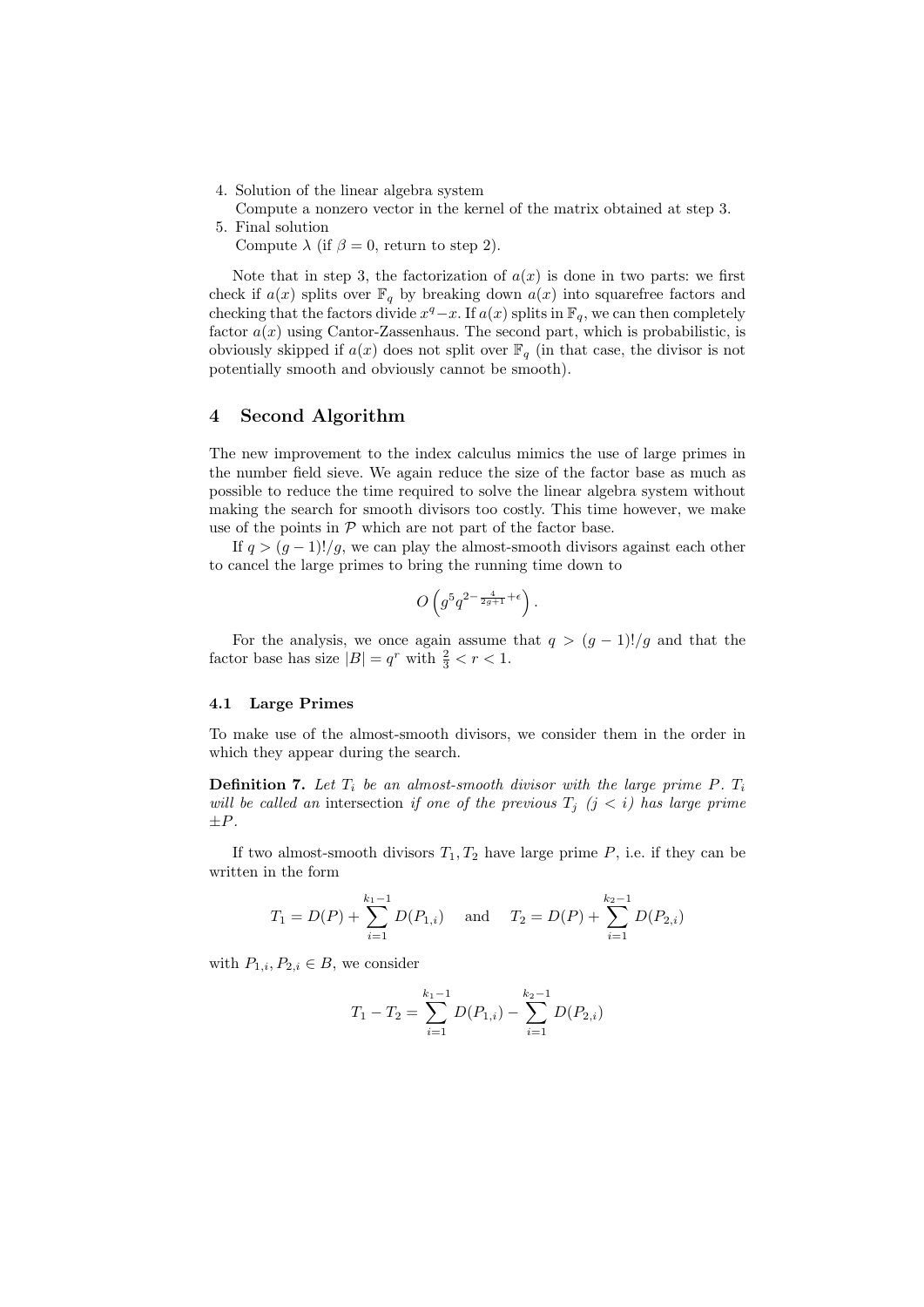and set  $T' = T_1 - T_2$  (after doing all the extra cancellations that may be necessary if  $P_{1,i} = P_{2,j}$  for some pair  $i, j$ .

If  $T_1, T_2$  are almost-smooth divisors such that  $T_1$  has large prime P and  $T_2$ has large prime  $-P$ , i.e. if they can be written in the form

$$
T_1 = D(P) + \sum_{i=1}^{k_1-1} D(P_{1,i})
$$
 and  $T_2 = D(-P) + \sum_{i=1}^{k_2-1} D(P_{2,i})$ 

with  $P_{1,i}, P_{2,i} \in B$ , we consider

$$
T_1 + T_2 = \sum_{i=1}^{k_1 - 1} D(P_{1,i}) + \sum_{i=1}^{k_2 - 1} D(P_{2,i})
$$

and set  $T' = T_1 + T_2$  (after doing all the extra cancellations that may be necessary if  $P_{1,i} = -P_{2,j}$  for some pair  $i, j$ .

In both cases,  $T'$  factors over the factor base even though it may not be smooth  $(T'$  need not be reduced). For the linear algebra, the vector associated with  $T'$  will work in exactly the same way as if it was the difference of two smooth divisors with a common  $P_i \in B$  and will have weight  $\langle 2q \rangle$ .

Proposition 2. Each intersection is counted only once no matter how many times the large prime (or its negative) appeared before.

*Proof.* Let P be a large prime. Suppose that  $k > 1$  almost-smooth divisors with large prime P or  $-P$  occurred during the random walk, say  $T_{j_1}, T_{j_2}, \ldots, T_{j_k}$ ,  $k-1$  of which are intersections. Using the same idea as described in Sect. 2.5, we associate the  $T_{j_i}$ 's to vectors  $\mathbf{v}_1, \mathbf{v}_2, \ldots, \mathbf{v}_k$  with an extra coordinate for  $D(P)$ . In order to use these to add information to the linear algebra system, we must cancel out the coordinate associated to  $D(P)$ . If we use  $\mathbf{v}_1$  to do the cancellation in the other  $\mathbf{v}_i$ 's, we obtain  $k-1$  vectors  $\mathbf{v}'_2, \ldots, \mathbf{v}'_k$  which are then used to construct M (after removing the coordinate associated to  $D(P)$ ). Since

$$
span \{ \mathbf{v}_1, \mathbf{v}_2, \ldots, \mathbf{v}_k \} = span \{ \mathbf{v}_1, \mathbf{v}_2', \ldots, \mathbf{v}_k' \},
$$

once  $T_{j_1}$  has been used to cancel the large prime in  $T_{j_i}$ , using another  $T_{j_i}$  to do the cancellation again does not produce any supplementary information for the linaer algebra system. Q.E.D.

We therefore look for intersections of almost-smooth divisors and use these to obtain extra equations in our linear algebra system.

The advantage of this method is that the number of almost-smooth divisors is greater than the number of smooth divisors by a factor of  $O(gq^{1-r})$  and the search should produce more intersections of almost-smooth divisors than smooth divisors.

For the analysis, we will assume that any point  $P_i$  in  $P$  such that  $P_i = -P_i$ is in the factor base and that a point is in the factor base if and only if its negative is also in the factor base. This has no efffect on the running time, but it simplifies the analysis (in particular for Theorem 1).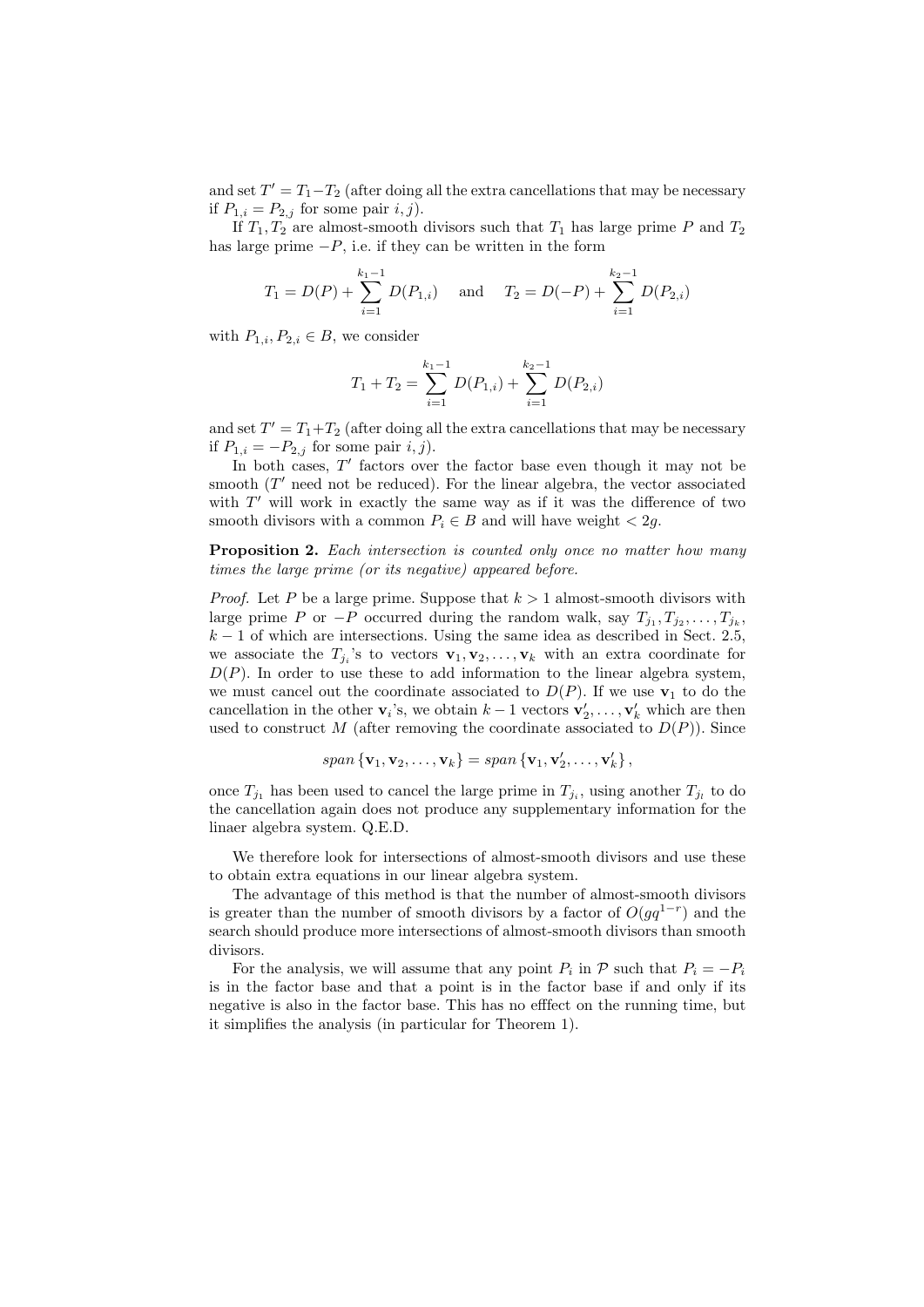#### 4.2 Algorithm

The second algorithm can be summarized has follows (all steps, except 3c, work in the same way as in the first algorithm).

- 1. Search for the elements of the factor base
- 2. Initialization of the random walk
- 3. Search for smooth divisors (random walk) a) Search for potentially smooth divisors
	- b) Factorization of the potentially smooth divisors
	- c) Cancellation of the Large Primes If the divisor is almost-smooth, check whether or not it is an intersection. If not, add it to the list of non-intersections. If it is an intersection, cancel its large prime and use the result as if it were a smooth divisor.
	- d) Construction of the linear algebra system
- 4. Solution of the linear algebra system
- 5. Final solution

## 5 Running-time analysis

#### 5.1 Factor Base

In order to choose our factor base, we look at the x-coordinates of the points in  $C(\mathbb{F}_q)$ .

We go through the values of  $x_i \in \mathbb{F}_q$  starting from 0 and following a chosen order on  $\mathbb{F}_q$ . We first evaluate  $y^2 + h(X)y - f(X)$  at  $X = x_i$  (this can be done in  $O(g^2(\log(q))^2)$  bit operations). We then factor the quadratic polynomial in  $\mathbb{F}_q[y]$ obtained which takes  $O((\log(q))^2)$  bit operations. If the polynomial has roots  $y_{i,1}, y_{i,2}$  in  $\mathbb{F}_q$  ( $y_i$  if we have a double root), we include  $(x_i, y_{i_1})$  and  $(x_i, y_{i_2})$  in B. We then go on to the next  $x_i \in \mathbb{F}_q$  until  $|B| = q^r$ .

This method will require  $O(q)$  tries for the possible x-coordinates, each taking  $O(g^2(\log(q))^2)$  bit operations, for a total of

$$
O(g^2q(\log(q))^2)
$$

bit operations to build the factor base.

## 5.2 Initialization

To initialize the Random walk, we need to precompute the divisors  $T^{(i)}$  used in the state function  $\mathcal{R}: J_q \times \{0, 1, \ldots, n\} \to J_q$  as well as  $T_0$ .

For each  $T^{(i)}$  (and for  $T_0$ ), we choose both  $\alpha^{(i)}$  and  $\beta^{(i)}$  randomly in  $\{1, 2, \ldots,$  $(|J_q| - 1)$ } and set  $T^{(i)} = \alpha^{(i)}D_1 + \beta^{(i)}D_2$ . We then need  $O(g \log(q))$  Jacobian operations to compute each of the  $T^{(i)}$ 's, each Jacobian operation taking  $O(g^2(\log(q))^2)$  bit operations. In practice, we can take  $n = O(\log(|J_q|))$  =  $O(g \log(q))$ , which gives a total of

$$
O(g^4 \log(q)^4)
$$

bit operations to initialize the random walk.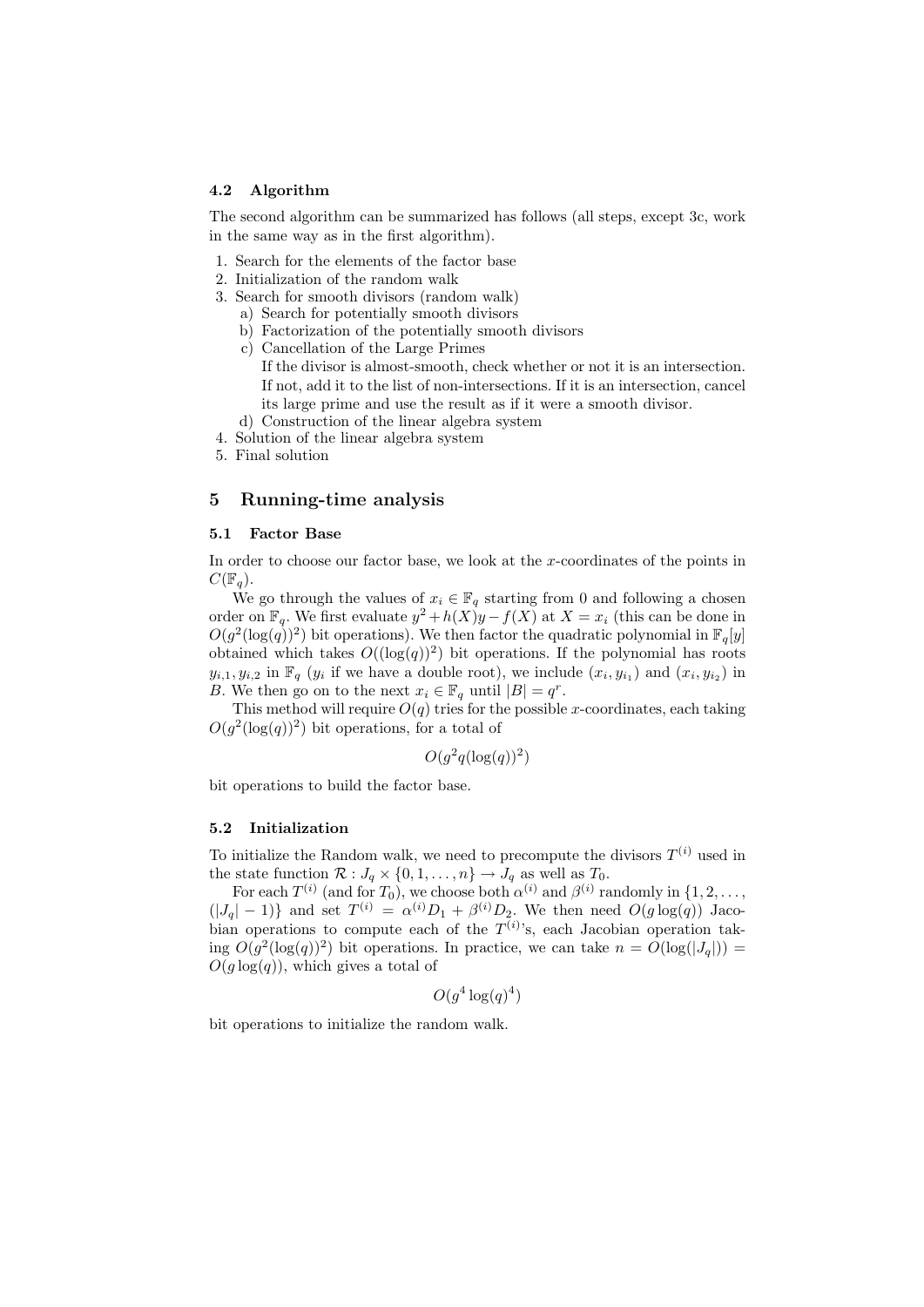#### 5.3 Smooth Divisors

**Proposition 3.** For  $\frac{2}{3} < r < 1$ , there are  $\frac{q^{rg}}{g!} + O$  $\int g^2 q^{r(g-1)}$ g! ´ smooth divisors in  $J_q$ .

*Proof.* All smooth divisors relative to B can be written in the form  $\sum_{i=1}^{k} D(P_i)$ with the  $P_i$ 's in B and  $k \leq g$ . To count to number of smooth divisors, we need to consider the number of distinct  $P_i$ 's in the representation of the divisors. The number of smooth divisors with  $g$  distinct  $P_i$ 's is:

$$
\frac{1}{g!} \prod_{i=0}^{g-1} (q^r - i) = \frac{q^{rg}}{g!} - \frac{q^{r(g-1)}}{2(g-2)!} + O(q^{r(g-2)})
$$

The number of smooth divisors with  $g-1$  distinct  $P_i$ 's, one of which is repeated is:

$$
\frac{g-1}{(g-1)!} \prod_{i=0}^{g-2} (q^r - i) = \frac{q^{r(g-1)}}{(g-2)!} + O(q^{r(g-2)})
$$

The number of smooth divisors with  $g-1$  distinct  $P_i$ 's, none of which are repeated is:

$$
\frac{1}{(g-1)!} \prod_{i=0}^{g-2} (q^r - i) = \frac{q^{r(g-1)}}{(g-1)!} + O\left(q^{r(g-2)}\right)
$$

Finally, the number of smooth divisors with less than  $g - 1$  distinct  $P_i$ 's is r many, the number of smooth<br> $O(q^{r(g-2)})$ . This gives a total of

$$
\frac{q^{rg}}{g!}+O\left(\frac{g^2q^{r(g-1)}}{g!}\right)
$$

smooth divisors relative to  $B$ . Q.E.D.

The proportion of smooth divisors in  $J_q$  is then

$$
\frac{\frac{q^{rg}}{g!}+O\left(\frac{g^2q^{r(g-1)}}{g!}\right)}{q^g+O\left(gq^{g-\frac{1}{2}}\right)}=\frac{q^{-(1-r)g}}{g!}+O\left(\frac{g^2q^{-(1-r)g-r}}{g!}\right)+O\left(\frac{gq^{-(1-r)g-\frac{1}{2}}}{g!}\right),
$$

so we expect to have to look at

$$
O\left(g!q^{(1-r)g}\right)
$$

divsiors for each smooth divisor found in the search.

# 5.4 Potentially Smooth Divisors

**Proposition 4.** For  $\frac{2}{3} < r < 1$ , there are  $\frac{q^g}{g!} + O$  $\left(\frac{g}{g!}q^{g-\frac{1}{2}}\right)$ ´ potentially smooth divisors in  $J_q$ .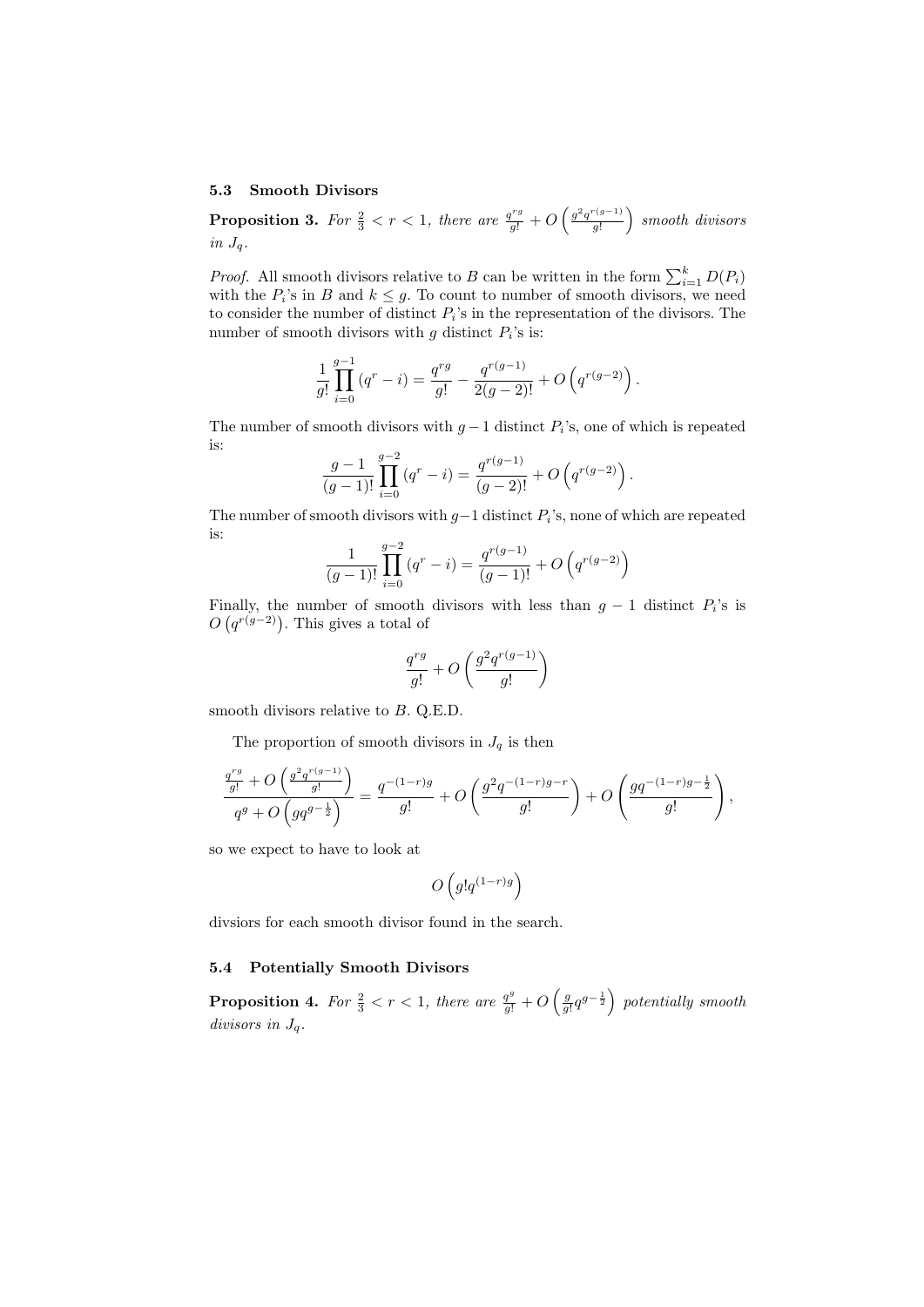*Proof.* All smooth divisors relative to  $P$  can be written in the form  $\sum_{i=1}^{k} D(P_i)$ with the  $P_i$ 's in  $P$  and  $k \leq g$ . To count to number of smooth divisors, we need to consider the number of distinct  $P_i$ 's in the representation of the divisors. to consider the number of distinct  $P_i$  is in the representation of the divisors.<br>Since  $|\mathcal{P}| = q + O\left(\sqrt{q}\right)$  (from Hasse's bound), the number of potentially smooth divisors with  $g$  distinct  $P_i$ 's is:

$$
\frac{1}{g!} \prod_{i=0}^{g-1} (|\mathcal{P}| - i) = \frac{q^g}{g!} + O\left(\frac{g}{g!} q^{g-\frac{1}{2}}\right).
$$

The number of potentially smooth divisors with less than g distinct  $P_i$ 's is  $O(q^{g-1})$ , which gives a total of

$$
\frac{q^g}{g!} + O\left(\frac{g}{g!}q^{g-\frac{1}{2}}\right)
$$

potentially smooth divisors. Q.E.D.

The proportion of potentially smooth divisors in  $J_q$  is then

$$
\frac{\frac{q^g}{g!} + O\left(\frac{g q^{g-\frac{1}{2}}}{g!}\right)}{q^g + O\left(g q^{g-\frac{1}{2}}\right)} = \frac{1}{g!} + O\left(\frac{g}{g! \sqrt{q}}\right)
$$

and we expect to have a potentially smooth divisor for every  $O(g!)$  divisors computed in the search.

## 5.5 Almost-Smooth Divisors

**Proposition 5.** For  $\frac{2}{3} < r < 1$ , there are  $\frac{q^{rg+1-r}}{(g-1)!} + O$  $\left(\frac{q^{rg}}{(g-1)!}\right)$  almost-smooth divisors in Jq.

*Proof.* Each almost-smooth divisor can be written in the form  $D(P) + \sum_{i=1}^{k-1} D(P_i)$ with  $P \in \mathcal{P} \setminus B$ , the  $P_i$ 's in B and  $k \leq g$ , so each almost-smooth divisor can be associated to a large prime and at most  $g - 1$   $P_i$ 's in B. Using an argument similar to the one in the proof of Proposition 3, we get

$$
\frac{q^{r(g-1)}}{(g-1)!}+O\left(\frac{(g-1)^2q^{r(g-2)}}{(g-1)!}\right)
$$

possible distinct choices for the  $P_i$ 's in B. There are  $|\mathcal{P}|-|B|=q-q^r+O(\sqrt{q})$ choices for the large prime, so we have

$$
\frac{q^{rg+1-r}}{(g-1)!} - \frac{q^{rg}}{(g-1)!} + O\left(\frac{(g-1)q^{rg+1-2r}}{(g-2)!}\right) + O\left(\frac{q^{rg+\frac{1}{2}-r}}{(g-1)!}\right)
$$

almost-smooth divisors relative to B. Since  $\frac{2}{3} < r < 1$  and  $q > g!$ , we get

$$
\frac{q^{rg+1-r}}{(g-1)!} + O\left(\frac{q^{rg}}{(g-1)!}\right).
$$

Q.E.D.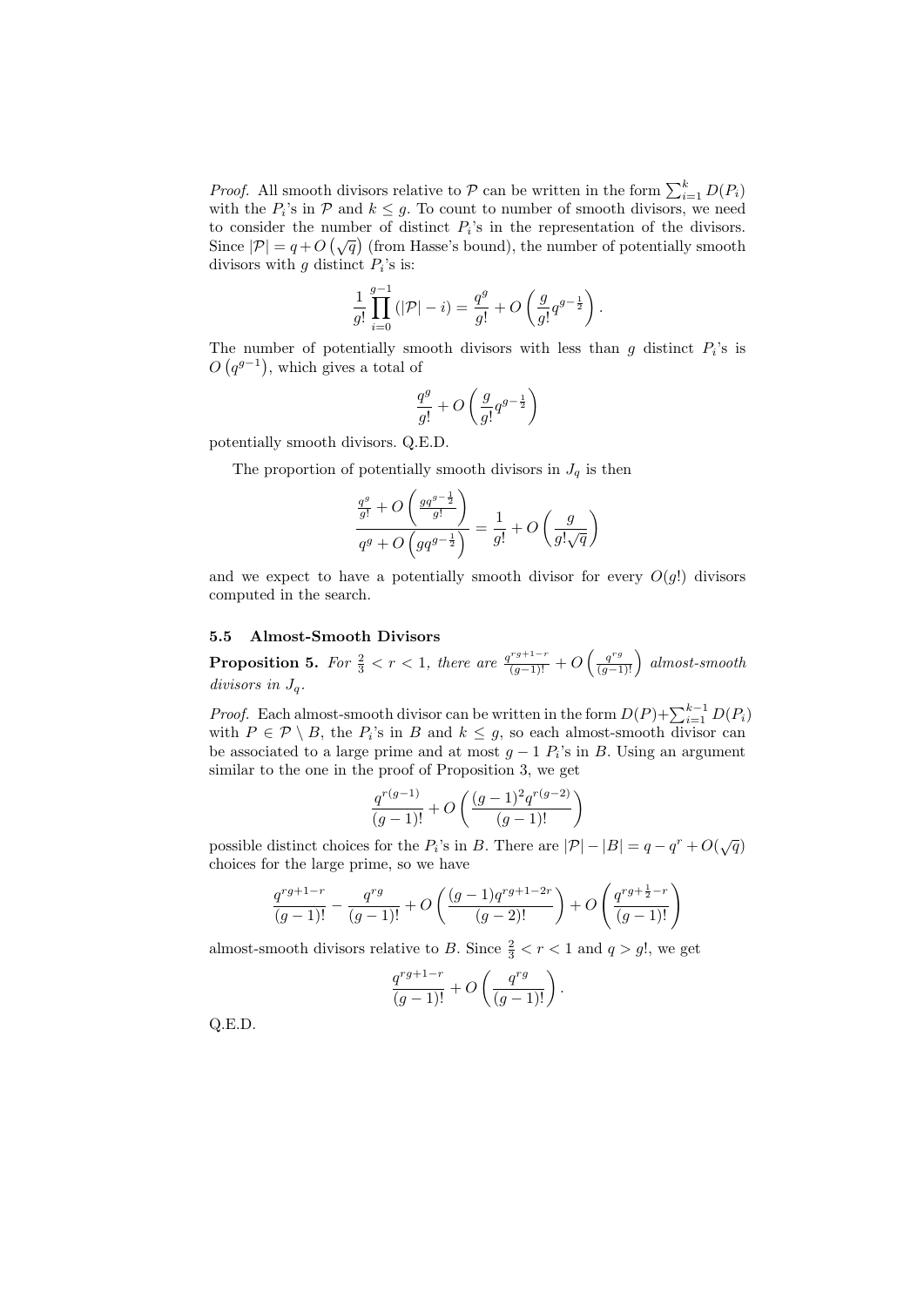The proportion of almost-smooth divisors in  $J_q$  is

$$
\frac{q^{rg+1-r}}{(g-1)!} + O\left(\frac{q^{rg}}{(g-1)!}\right) = \frac{q^{-(1-r)(g-1)}}{(g-1)!} + O\left(\frac{q^{-(1-r)g}}{(g-1)!}\right) + O\left(g\frac{q^{-(1-r)(g-1)-\frac{1}{2}}}{(g-1)!}\right).
$$

During the search, we can expect to look at

$$
O\left((g-1)!q^{(1-r)(g-1)}\right)
$$

divisors for each almost-smooth divisor found.

#### 5.6 Intersections

We now consider the effect on the search of using almost-smooth divisors to get the equations required for the linear algebra more quickly.

In order to know how many equations can be obtained from the almostsmooth divisors, we need an estimate of the expected number of intersections out of a set of s almost-smooth divisors. For this, we consider only the large prime of each almost-smooth divisor.

Let  $Q(n, s, i)$  be the probability of having i intersections out of a sample of size s drawn with replacement from a set of n elements and let  $E_{n,s}$  be the expected number of intersections, i.e.

$$
E_{n,s} = \sum_{i=0}^{s-1} iQ(n, s, i).
$$

**Theorem 1.** If  $3 \leq s < n/2$ , then  $E_{n,s}$  is between  $\frac{2s^2}{3n}$  $rac{2s^2}{3n}$  and  $rac{s^2}{n}$  $\frac{s^2}{n}$  .

*Proof.* If we consider the probability of having i intersections after  $s + 1$  draws, we have

$$
Q(n, s+1, i) = \frac{n-2(s-i)}{n}Q(n, s, i) + \frac{2(s-i+1)}{n}Q(n, s, i-1)
$$

since if  $T_{s+1}$  contains the large prime  $P_{s+1}$ , then  $T_{s+1}$  is an intersection if and only if  $\pm P_{s+1}$  appears in one of the  $s - i$  or  $s - i + 1$  non-intersections in the first  $i$  almost-smooth divisors. Then

$$
E_{n,s+1} = \sum_{i=0}^{s} iQ(n, s+1, i)
$$
  
= 
$$
\sum_{i=0}^{s} i\left(\frac{n-2(s-i)}{n}Q(n, s, i) + \frac{2(s-i+1)}{n}Q(n, s, i-1)\right)
$$
  
= 
$$
\sum_{i=0}^{s-1} i\frac{n-2(s-i)}{n}Q(n, s, i) + \sum_{i=1}^{s} i\frac{2(s-i+1)}{n}Q(n, s, i-1)
$$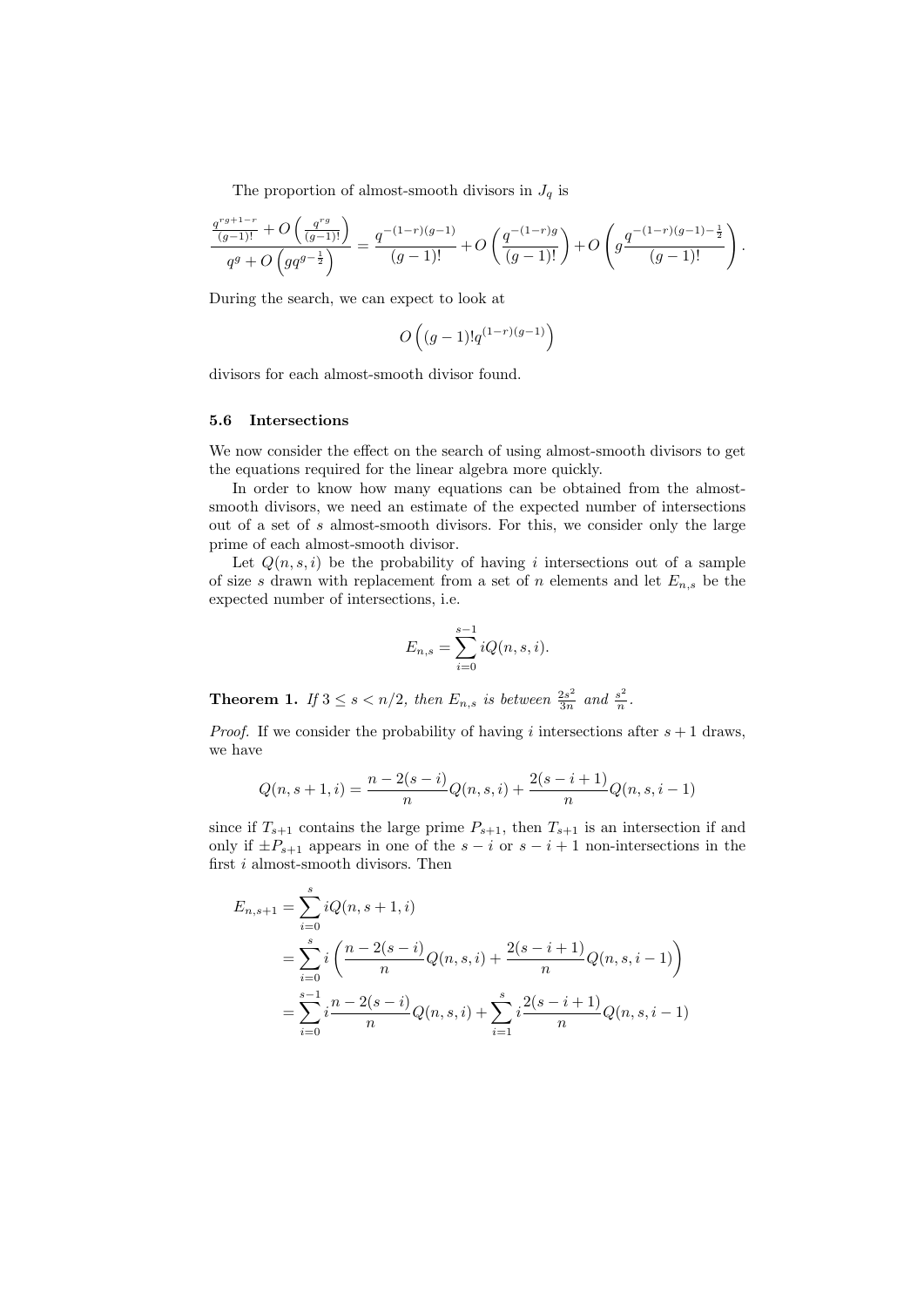$$
= \frac{n-2s}{n} \sum_{i=0}^{s-1} iQ(n, s, i) + \frac{2}{n} \sum_{i=0}^{s-1} i^2 Q(n, s, i) + \frac{2s}{n} \sum_{i=1}^s Q(n, s, i-1)
$$
  
+ 
$$
\frac{2s-2}{n} \sum_{i=1}^s (i-1)Q(n, s, i-1) - \frac{2}{n} \sum_{i=1}^s (i-1)^2 Q(n, s, i-1)
$$
  
= 
$$
\frac{n-2}{n} \sum_{i=0}^{s-1} iQ(n, s, i) + \frac{2s}{n} \sum_{i=0}^{s-1} Q(n, s, i)
$$
  
= 
$$
\frac{n-2}{n} E_{n, s} + \frac{2s}{n}.
$$

Solving for  $E_{n,s}$  (using  $E_{n,1} = 0$ ), we get

$$
E_{n,s} = \frac{n}{2} \left( 1 - \frac{2}{n} \right)^s + s - \frac{n}{2} = \frac{n}{2} \sum_{i=2}^s {s \choose i} \left( \frac{-2}{n} \right)^i
$$

Since  $\frac{2(s-i)}{in} < 1$ , the terms in the sum are strictly decreasing in absolute values, hence

$$
E_{n,s} < \frac{s(s-1)}{n} < \frac{s^2}{n}
$$

and

$$
E_{n,s} > \frac{s(s-1)}{n} - \frac{2s(s-1)(s-2)}{3n^2} > \frac{s^2}{n} - \frac{2s^3}{3n^2} = \frac{s^2}{n} \left(1 - \frac{2}{3}\frac{s}{n}\right) > \frac{2}{3}\frac{s^2}{n}.
$$

Q.E.D.

## 5.7 Search (First Algorithm)

In order to insure the existence of a nonzero vector in the kernel of the linear algebra system in step 4, we need to find  $O(|B|) = O(q^r)$  smooth divisors. Since we expect to look at  $O(g!q^{g(1-r)})$  divisors for each smooth divisor found, the search will take an expected

$$
O\left(g!q^{g(1-r)+r}\right)
$$

random walk steps.

At each step of the random walk, we first have to compute  $T_i$  which requires  $O(g^2(\log(q))^2)$  bit operations for the arithmetic in  $J_q$ . ¿From the representation of  $T_i$  as  $[a(x), b(x)]$ , we can test whether or not  $T_i$  is potentially smooth by checking if  $a(x)$  factors into linear factors over  $\mathbb{F}_q$ , which can be done in  $O(g^2 \log(q)^2)$ bit operations. We must also compute  $\alpha_i$  and  $\beta_i$  modulo  $|J_q|$ , which requires  $O(g^2(\log(q))^2)$  bit operations. Since this must be done for all  $O(g!q^{g(1-r)+r})$ divisors generated, this gives

$$
O\left(g^2 g! q^{g(1-r)+r} \log(q)^2\right)
$$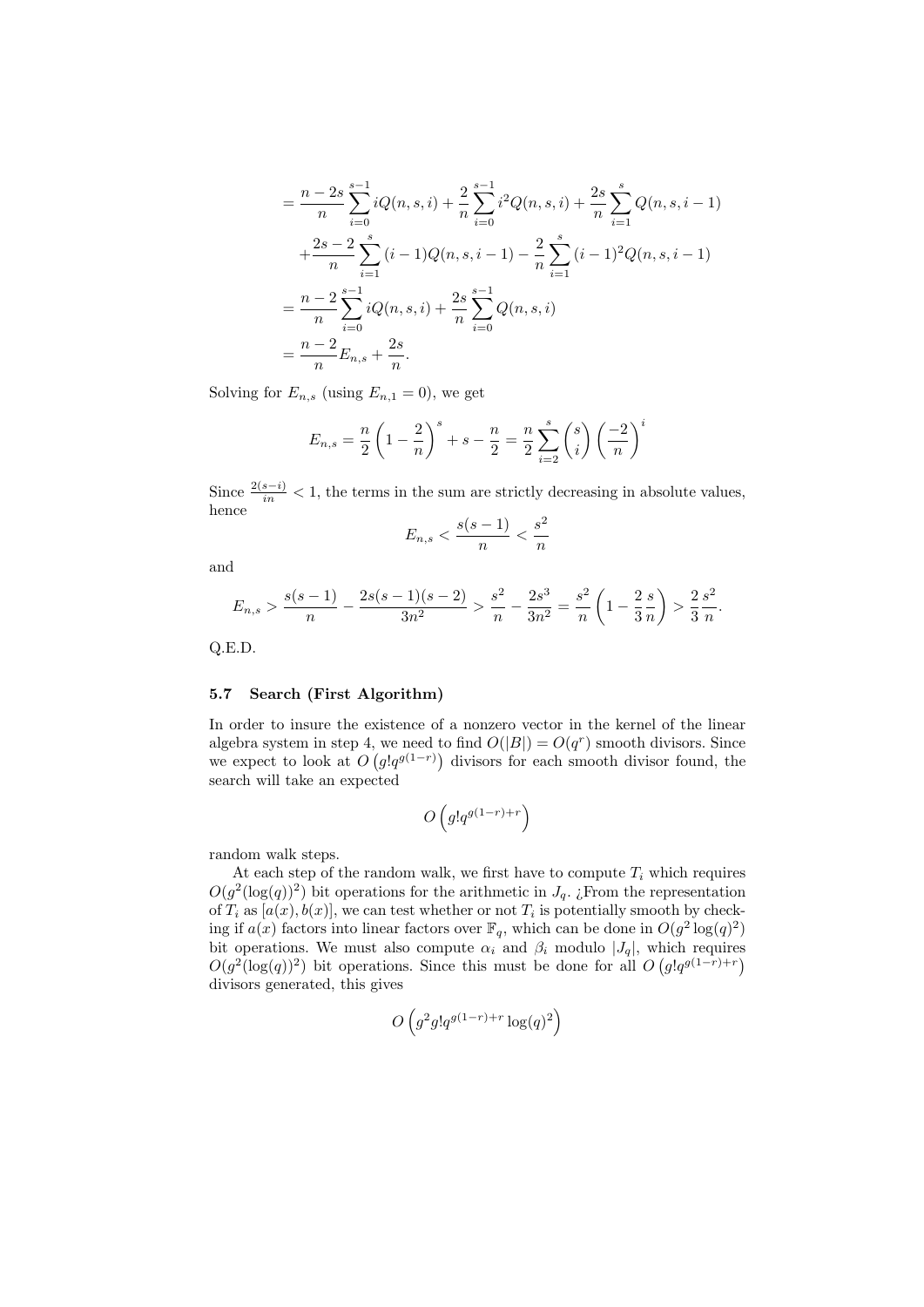bit operations.

We now consider the cost of completely factoring the potentially smooth divisors. Since there are  $O(g!)$  divisors for each potentially smooth divisor, we expect to find  $O(q^{g(1-r)+r})$  potentially smooth divisors during the search. Since computing the points of  $P$  in the representation of a divisor  $[a(x), b(x)]$  requires to completely factor  $a(x)$  over  $\mathbb{F}_q$  (to get the x-coordinates and multiplicities) and then evaluating  $b(x)$  at the roots of  $a(x)$  (to obtain the y-coordinates), which takes  $O(g^2 \log(q)^2)$  bit operations (since  $a(x)$  has degree  $O(g)$ ), determining which potentially smooth divisors are really smooth and representing them in terms of the factor base takes

$$
O\left(g^2 q^{g(1-r)+r} \log(q)^2\right)
$$

bit operations.

The search is then expected to take

$$
O\left(g^2 g! q^{g(1-r)+r} \log(q)^2\right)
$$

bit operations for the first algorithm.

Note that it may be possible to reduce the number of divisors to consider for factorization by giving conditions on the coefficients of  $a(x)$  for the divisor to be considered for smoothness. For exemple, if  $q$  is prime and the x-coordinates of the points in the factor base are between 0 and  $cq^r$ , then if the divisor is smooth,  $a(x)$  must be of the form  $x^k - a_{k-1}x^{k-1} + \dots$  with  $0 < a_{k-1} < kcq^r$ . Even though this reduces the cost of testing for potentially smooth divisors and complete factorization, the arithmetic in  $J_q$  is unaffected, and so the effect on the running time will be at most a constant factor. This method will not work for the second algorithm since there are no restrictions on the x-coordinate of the large prime.

## 5.8 Search (Second Algorithm)

If we let *n* be the number of large primes (i.e.  $n = q - q^r + O(\sqrt{q})$ ) and ask that  $E_{n,s} = O(q^r)$  (i.e. so that we expect the search to yield enough intersections to build the linear algebra system), then we need

$$
s = O\left(q^{\frac{r+1}{2}}\right).
$$

It will then take

$$
O\left(s(g-1)!q^{(g-1)(1-r)}\right) = O\left((g-1)!q^{(g-1)(1-r)+\frac{r+1}{2}}\right)
$$

steps of random walk to build the linear algebra system.

Note that we expect the search to also produce

$$
\frac{O\left((g-1)!q^{g-rg+r-1+\frac{r+1}{2}}\right)}{O\left(g!q^{g-rg}\right)} = O\left(\frac{1}{g}q^{r-\frac{1-r}{2}}\right)
$$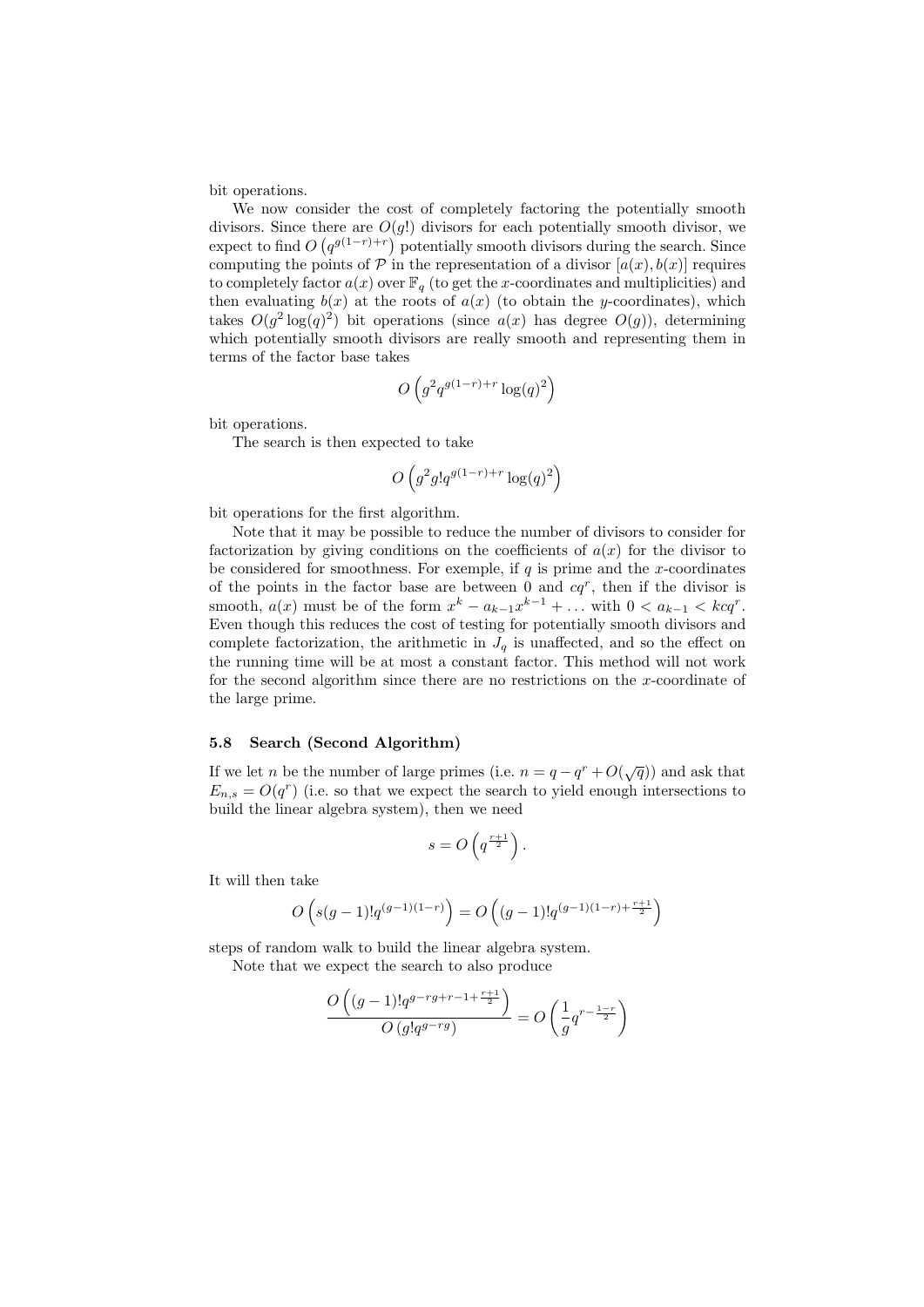smooth divisors, which are obviously used to get the linear algebra system but are not enough to have an important effect on the running time.

As in the first algorithm, computing  $T_i = [a(x), b(x)]$ ,  $\alpha_i$  and  $\beta_i$  and testing whether or not  $T_i$  is potentially smooth takes  $O(g^2 \log(q)^2)$ , for a total of

$$
O\left(g g! q^{(g-1)(1-r) + \frac{r+1}{2}} (\log(q))^2\right)
$$

bit operations over the whole search.

Since one in every  $O(g!)$  divisors is potentially smooth, we expect to find  $\overline{O}$  $\overline{a}$ Since one in every  $O(g!)$  divisors is potentially smooth, we expect to find  $q^{(g-1)(1-r)+\frac{r+1}{2}}/g$  potentially smooth divisors during the search. For each potentially smooth divisor, we compute the points in  $P$  in its representation (which takes  $O(g^2 \log(q)^2)$  bit operations) and check if it is smooth or almostsmooth. If the divisor is smooth, it is used to produce the linear algebra system; if it is almost-smooth we look at the previous almost smooth divisors to see if it is an intersection, which takes  $O(\frac{1+r}{2}\log(q))$  bit operations (there are  $O(q^{\frac{1+r}{2}})$ non-intersections and only the large prime is considered doing this search). If we have an intersection, we cancel the large prime and use the resulting divisor to increase the size of the linear system, otherwise we add the divisor to the list of non-intersections. This process is expected to take

$$
O\left(gq^{(g-1)(1-r)+\frac{r+1}{2}}(\log(q))^2\right)
$$

bit operations for all the potentially smooth divisors encountered during the search.

The search is then expected to take

$$
O\left(g g! q^{(g-1)(1-r) + \frac{r+1}{2}} (\log(q))^2\right)
$$

bit operations for the second algorithm.

## 5.9 Linear Algebra

As said before, we continue with the search until we have an overdetermined system. This gives us a matrix M of size  $O(q^r) \times O(q^r)$ , hence there exists a nonzero vector in the kernel of M. Since each row has weight  $O(g)$  ( $\leq g$  for the first algorithm and  $\langle 2g \rangle$  for the second), the system is sparse with weight  $O(gq^r)$ .

Since  $M$  is sparse, we can use the algorithms by Lanczos [11] and Wiedemann [13]. We can then find a vector in the kernel of this matrix in  $O(gq^{2r})$  operations modulo  $|J_q|$ . Since  $|J_q| = q^g + O(gq^{g-1/2})$ , finding a solution will take

$$
O\left(g^3q^{2r}(\log(q))^2\right)
$$

bit operations.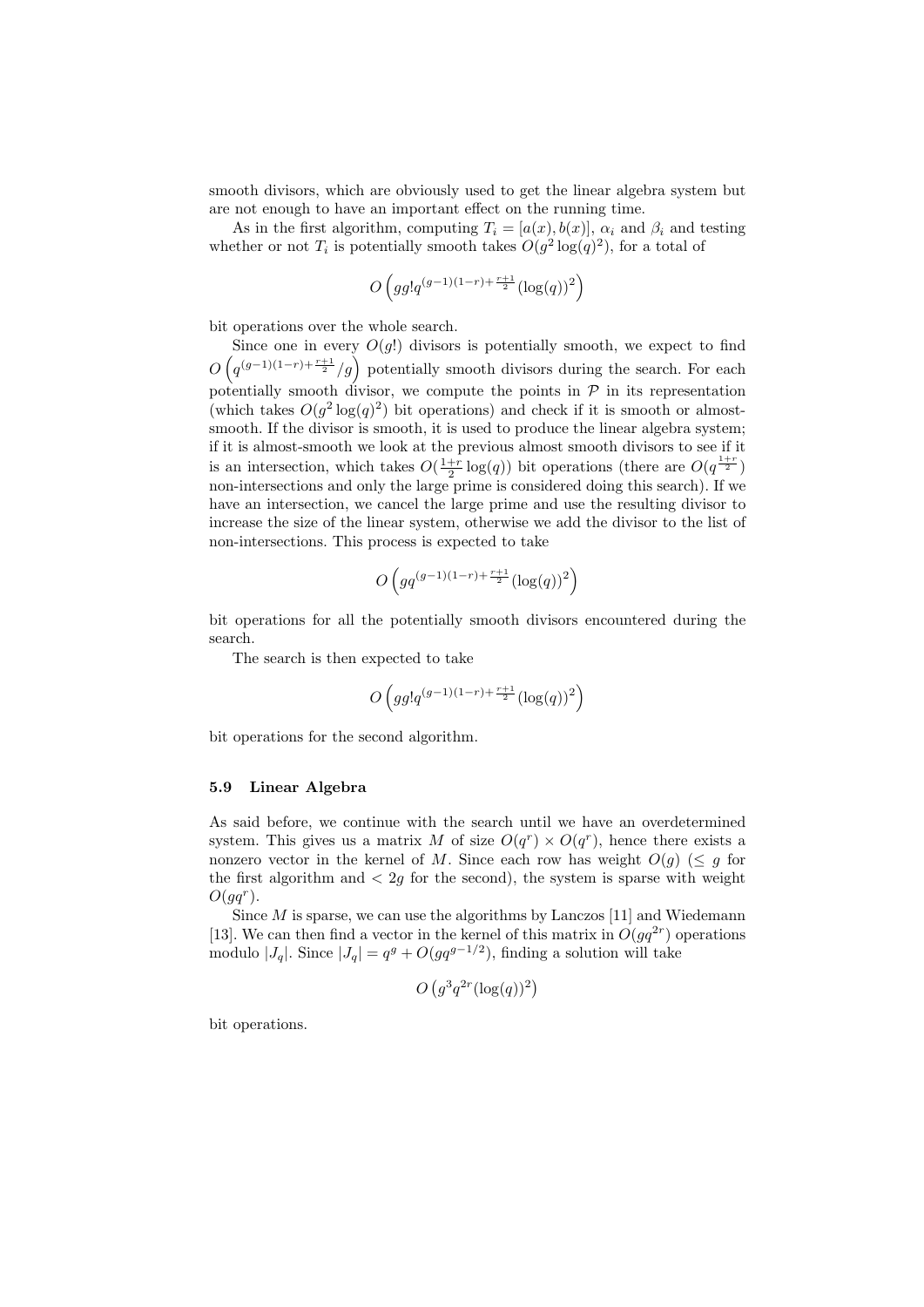## 5.10 Final Solution

From the vector in the kernel of  $M$ , we have

$$
\sum_i \gamma_i \mathbf{v_i} = \mathbf{0}.
$$

We obtain the final solution by computing

$$
\alpha = \sum_{i} \gamma_i \alpha_i
$$
 and  $\beta = \sum_{i} \gamma_i \beta_i$ 

modulo  $|J_q|$ , where  $\alpha_i$ ,  $\beta_i$  come from the representation as  $T_i = \alpha_i D_1 + \beta_i D_2$  of the *i*<sup>th</sup> divisor used to build the linear algebra system. If  $\beta \neq 0$ , the final solution of the discrete log problem for the pair  $(D_1, D_2)$  is

$$
\lambda \equiv -\frac{\alpha}{\beta} \bmod |J_q|.
$$

Computing  $\alpha$  and  $\beta$  requires  $O(q^r)$  operations modulo  $|J_q|$ , each of these operations taking  $O(g^2(\log(q))^2)$  bit operations. This gives a total of

$$
O(g^2q^r(\log(q))^2)
$$

bit operations for the final step.

## 5.11 Optimization (First Algorithm)

Theorem 2. The factor base can be chosen such that the running time of the first algorithm becomes  $\overline{a}$ ´

$$
O\left(g^5q^{2-\frac{2}{g+1}+\epsilon}\right).
$$

Proof. From the previous sections, the steps of the first algorithm have the following running times:

1. O ¡  $q^2q(\log(q))^2$ 2. O ¡  $g^{4}(\log(q))^{4}$ 3. O ¡  $g^2 g! q^{g-(g-1)r} (\log(q))^2$ 4.  $O(g^3q^{2r}(\log(q))^2)$  $\left(\begin{matrix} g & g \cdot q^3 & \cdots & g \end{matrix}\right)$ 5. O  $\langle$  $g^2 q^r (\log(q))^2$ 

Since the running times for parts 1, 2 and 5 are all much smaller than those for parts 3 and 4 when  $\frac{2}{3} < r < 1$ , the overall running time is:

$$
O\left(g^2 g! q^{g-(g-1)r} (\log(q))^2\right) + O\left(g^3 q^{2r} (\log(q))^2\right).
$$

In order to minimize this, we choose  $r$  such that both parts have the same asymptotic form, i.e. such that

$$
(g-1)!q^{g-(g-1)r} = q^{2r}.
$$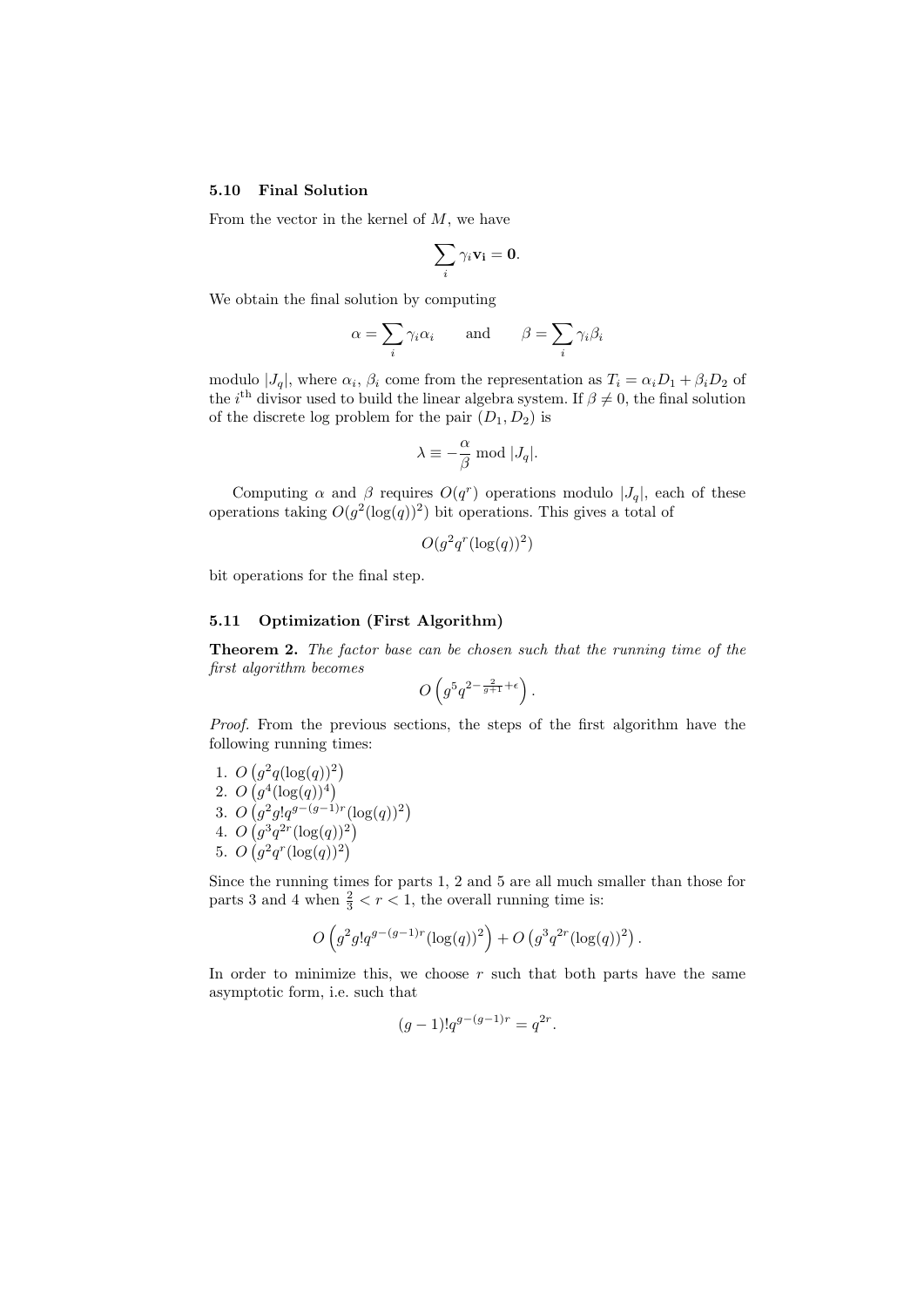Solving for  $r$ , we get

$$
r = \frac{g + \log_q((g - 1)!)}{g + 1},
$$

and since r is indeed between  $\frac{2}{3}$  and 1 for genus  $\geq$  3, this gives a running time of  $\overline{a}$ ´

$$
O\left(g^3((g-1)!)^{\frac{2}{g+1}}q^{\frac{2g}{g+1}}(\log(q))^2\right).
$$

Finally, since  $(g/4)^{g+1} < (g-1)! < g^{g+1}$  for  $g \geq 3$ , this is

$$
O\left(g^5q^{2-\frac{2}{g+1}+\epsilon}\right).
$$

Q.E.D.

# 5.12 Optimization (Second Algorithm)

Theorem 3. The factor base can be chosen such that the running time of the second algorithm becomes  $\overline{a}$ ´

$$
O\left(g^5q^{2-\frac{4}{2g+1}+\epsilon}\right).
$$

Proof. For the second algorithm, the steps have running times:

1. O ¡  $g^2q(\log(q))^2$ 2. O  $\langle$  $g^4(\log(q))^4$ 3. O ³  $gg!q^{(g-1)(1-r)+\frac{r+1}{2}}(\log(q))^2$ ´ 4.  $O(g^3q^{2r}(\log(q))^2)$  $\begin{pmatrix} 33.4 \\ 2 & 2 \end{pmatrix}$ 5.  $O(g^2q^r(\log(q))^2)$ 

Once again, steps 3 and 4 are more costly than the others, so the overall running time is:  $\overline{a}$ ´ ¡ ¢

$$
O\left(gg!q^{(g-1)(1-r)+\frac{r+1}{2}}(\log(q))^2\right)+O\left(g^3q^{2r}(\log(q))^2\right).
$$

Forcing both parts to have the same asymptotic form requires

$$
(g-1)!q^{(g-1)(1-r)+\frac{r+1}{2}} = gq^{2r},
$$

which gives

$$
r = \frac{g - \frac{1}{2} + \log_q((g - 1)!/g)}{g + \frac{1}{2}},
$$

and since r is indeed between  $\frac{2}{3}$  and 1 for genus  $\geq$  3, this gives a running time of  $\overline{a}$ ´

$$
O\left(g^3((g-1)!/g)^{\frac{4}{2g+1}}q^{\frac{4g-2}{2g+1}}(\log(q))^2\right).
$$

Finally, since  $(g/4)^{g+\frac{1}{2}} < (g-1)!/g < g^{g+\frac{1}{2}}$  for  $g \geq 3$ , we get

$$
O\left(g^5q^{2-\frac{4}{2g+1}+\epsilon}\right).
$$

Q.E.D.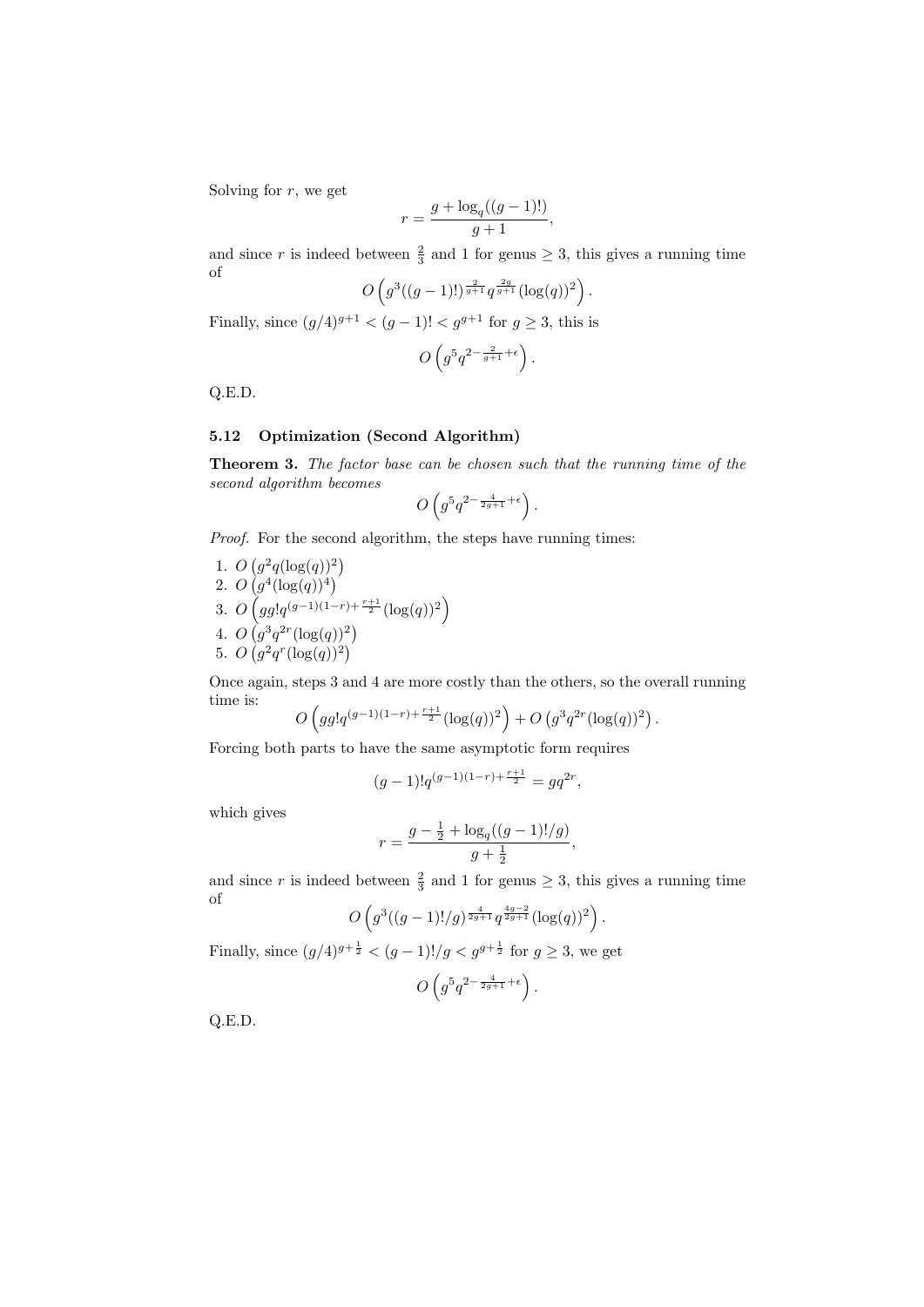# 6 Memory Space

For both algorithms, storing the linear algebra system requires  $O(gq^r \log(q))$ bits  $(O(q^r))$  equations and for each equation, the factored divisor,  $\alpha_i$  and  $\beta_i$  each take  $O(g \log(q))$  bits). For the second algorithm, we must also store all the nonintersections almost-smooth divisors, which requires  $O(gq^{\frac{1+r}{2}} \log(q))$  bits (we expect to need  $O(q^{\frac{1+r}{2}})$  almost-smooth divisors, each taking  $O(g \log(q))$  bits to store the factorization,  $\alpha_i$  and  $\beta_i$ ), which will take more space than the linear algebra system.

Substituting  $\overline{r}$  with the values found in the proofs of Theorems 2 and 3, we get  $O(g^2 q^{\frac{g}{g+1}+\epsilon})$  bits for the first algorithm and  $O(g^2 q^{\frac{2g}{2g+1}+\epsilon})$  bits for the second algorithm.

# 7 Conclusion

We have described two algorithms for the hyperelliptic curves discrete log problem which improve on previously published attacks. If we compare the running time of these two algorithms with those of the original index calculus and the various "square-root" algorithms (Baby Step-Giant Step, Pollard  $\rho$ , etc.), for small genus, we have:

| square-root algorithms   $q^{3/2}$                                                        |  |  |  |  |
|-------------------------------------------------------------------------------------------|--|--|--|--|
| original index calculus                                                                   |  |  |  |  |
| reduced factor base $\ q^{3/2}\ $                                                         |  |  |  |  |
| with large primes $  q^{10/7} q^{14/9} q^{18/11} q^{22/13} q^{26/15} q^{30/17} q^{34/19}$ |  |  |  |  |

Since the running times using large primes are slightly lower than previously published attacks, the large primes algorithm should be taken into account when designing any cryptosystem based on hyperelliptic curves of genus greater than 2. In particular, for curves of genus 3, the field of definition requires approximatively 5% more bits of memory space for the curves to give the same level of security as they did when the best known attacks were the square root algorithms (obviously, the cost of the group operation will also increase in consequence). The 5% increase is due to the ratio  $\log(q')/\log(q) \approx 21/20$  required for the index calculus attack for a genus 3 curve defined over  $\mathbb{F}_{q'}$  to require the same expected running time as Pollard's  $\rho$  algorithm for a genus 3 curve defined over the field  $\mathbb{F}_q$ .

Note that for genus 2 curves, Gaudry showed that the linear algebra system can be solved in linear time (see [7]). The best possible running time for the index calculus (using all the points over  $\mathbb{F}_q$  as the factor base) is then  $O(q)$ , which is the same as Pollard's  $\rho$  method and the other square roots algorithms.